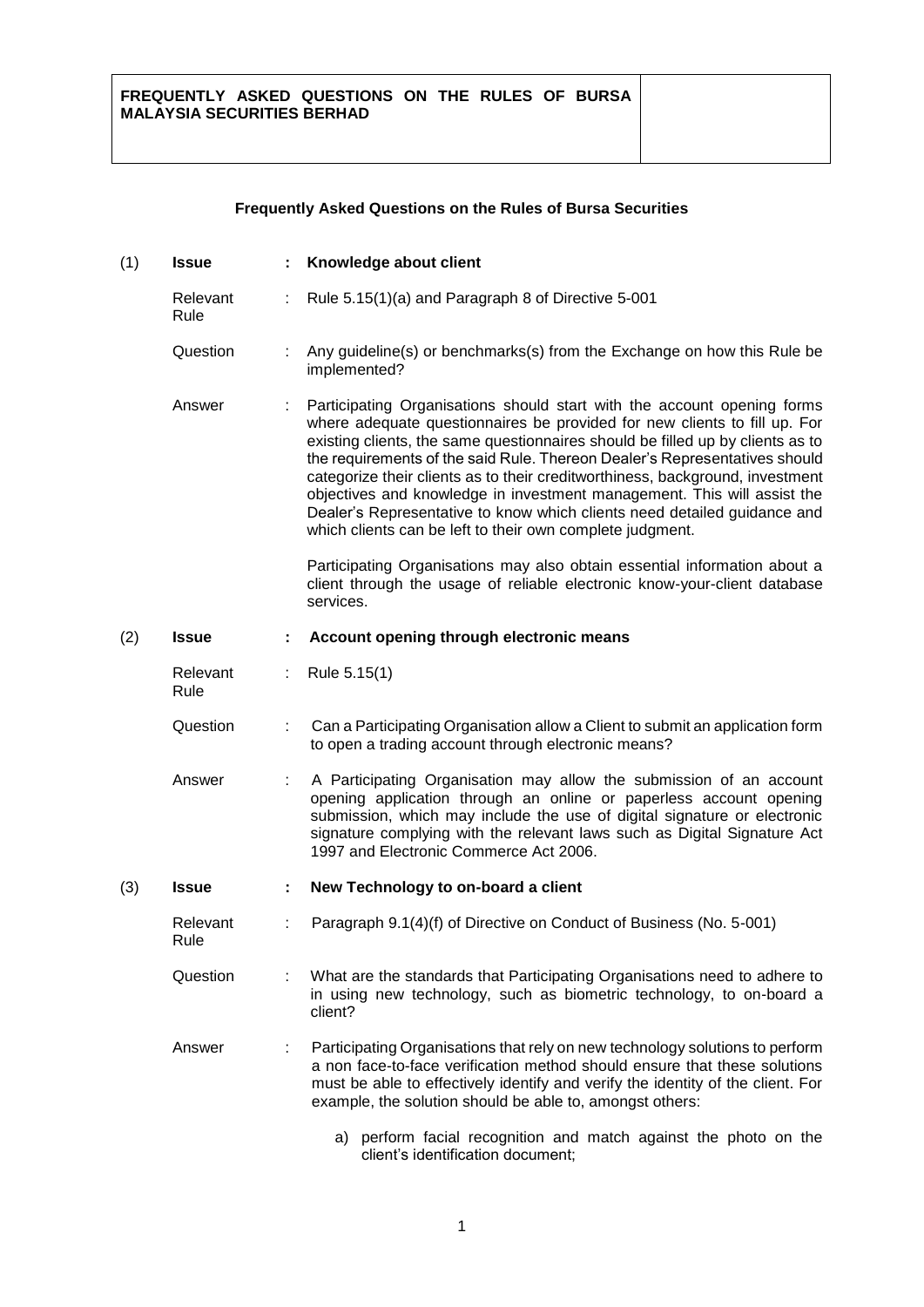## **FREQUENTLY ASKED QUESTIONS ON THE RULES OF BURSA MALAYSIA SECURITIES BERHAD**

|     |                  |    | b) detect any manipulation or alteration made to a video or photo, if<br>any; or                                                                                                                                                                                              |
|-----|------------------|----|-------------------------------------------------------------------------------------------------------------------------------------------------------------------------------------------------------------------------------------------------------------------------------|
|     |                  |    | c) verify the biometric or information of the client against a government<br>database.                                                                                                                                                                                        |
| (4) | <b>Issue</b>     | t, | <b>Client's financial position</b>                                                                                                                                                                                                                                            |
|     | Relevant<br>Rule |    | Rule 5.15(1)(a) and Paragraph 8 of Directive 5-001                                                                                                                                                                                                                            |
|     | Question         |    | What are the relevant information on client's financial position required to be<br>maintained by a Participating Organisation?                                                                                                                                                |
|     | Answer           |    | A Participating Organisation should have in place sufficient credit policies<br>for the continued assessment of all their clients. The type or nature of<br>information required to be kept as records are dictated by the Participating<br>Organisation's internal policies. |
| (5) | <b>Issue</b>     | ÷. | <b>Scope of Internal Audit</b>                                                                                                                                                                                                                                                |
|     | Relevant         |    | Rule $6.14(1)(a)$                                                                                                                                                                                                                                                             |
|     | Rule<br>Question |    | Under the said Rule, by what specific criteria should "the performance of<br>management of the Participating Organisation" be required?                                                                                                                                       |
|     | Answer           |    | The scope of the internal audit envisaged under this Rule should, in the<br>minimum, ensure compliance with internal policies and procedures, rules,<br>laws and best business practices.                                                                                     |
| (6) | <b>Issue</b>     |    | Internal audit responsibility and scope                                                                                                                                                                                                                                       |
|     | Relevant<br>Rule |    | Rule $6.14(1)(f)$ and (j)                                                                                                                                                                                                                                                     |
|     | Question         |    | What internal audit responsibility and scope are envisaged here? Does it<br>entail performing a financial audit which may duplicate what the statutory<br>auditor does?                                                                                                       |
|     | Answer           |    | Yes.                                                                                                                                                                                                                                                                          |
|     | Question         |    | Does it involve a limited review of periodical financial records and<br>statements?                                                                                                                                                                                           |
|     | Answer           |    | Yes.                                                                                                                                                                                                                                                                          |
| (7) | <b>Issue</b>     |    | Internal audit - reporting                                                                                                                                                                                                                                                    |
|     | Relevant<br>Rule |    | Rule 6.15(1)                                                                                                                                                                                                                                                                  |
|     | Question         | t  | Does this apply even to those highlighted issues, which were subsequently<br>rectified by the time the audit was completed?                                                                                                                                                   |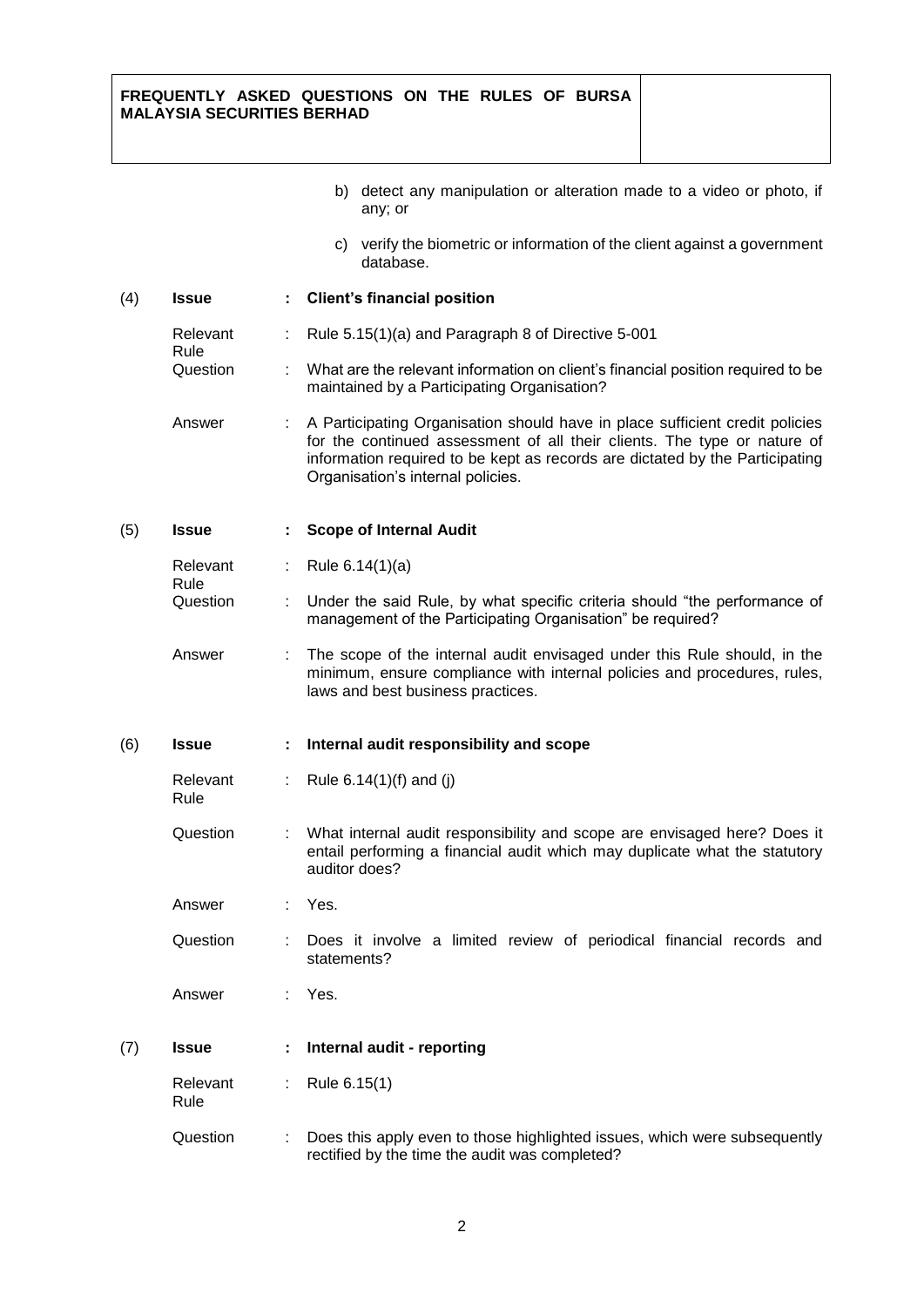## **FREQUENTLY ASKED QUESTIONS ON THE RULES OF BURSA MALAYSIA SECURITIES BERHAD**

|      | Answer           |    | Yes.                                                                                                                                                                                                                                                                                                             |
|------|------------------|----|------------------------------------------------------------------------------------------------------------------------------------------------------------------------------------------------------------------------------------------------------------------------------------------------------------------|
| (8)  | <b>Issue</b>     |    | Internal audit - reporting                                                                                                                                                                                                                                                                                       |
|      | Relevant<br>Rule | ÷  | Rule 6.15(2)                                                                                                                                                                                                                                                                                                     |
|      | Question         |    | Are the audit reports by IAD and the report submitted by Audit committee to<br>BOD/the Exchange the same?                                                                                                                                                                                                        |
|      | Answer           |    | Yes but the report submitted by Audit Committee to BOD/the Exchange<br>should contain the deliberations and decisions/recommendations of the<br>Audit Committee on the audit report submitted by IAD to the Audit<br>Committee.                                                                                  |
| (9)  | <b>Issue</b>     |    | Margin facilities - purpose and period                                                                                                                                                                                                                                                                           |
|      | Relevant<br>Rule |    | <b>Rule 7.30</b>                                                                                                                                                                                                                                                                                                 |
|      | Question         | ÷. | A Participating Organisation may extend facilities to its clients for a period of<br>3 months only, with rollover, if necessary. When does the effective date<br>commence for the 3 months period - from the date of contract or date<br>amount is drawn down? What are the maximum and minimum rollover fees?   |
|      | Answer           | ÷. | The commencement date for the period of three (3) months, with rollover (if<br>necessary) permitted under this Rule for any extension of credit facilities by<br>the Participating Organisation is to be determined in accordance with the<br>terms of the margin agreement made between the PO and its clients. |
| (10) | <b>Issue</b>     |    | Types and method of valuation of collateral that a client may deposit<br>into margin account                                                                                                                                                                                                                     |
|      | Relevant<br>Rule |    | Rule 7.30(7)                                                                                                                                                                                                                                                                                                     |
|      | Question         |    | Can a Participating Organisation include securities to be issued and credited<br>into a Client's account under a corporate action in the computation of<br>collateral in that Client's margin account?                                                                                                           |
|      | Answer           |    | Yes.                                                                                                                                                                                                                                                                                                             |
|      | Question         |    | What price is the valuation of securities in a margin account based on?                                                                                                                                                                                                                                          |
|      | Answer           |    | The Last Done Price. In the absence of the Last Done Price, the Reference<br>Price.                                                                                                                                                                                                                              |
| (11) | <b>Issue</b>     |    | <b>Clearing fee</b>                                                                                                                                                                                                                                                                                              |
|      | Relevant<br>Rule |    | Rule 11.05                                                                                                                                                                                                                                                                                                       |
|      | Question         |    | Can a broking house waive clearing fee for certain in-house approved client?                                                                                                                                                                                                                                     |